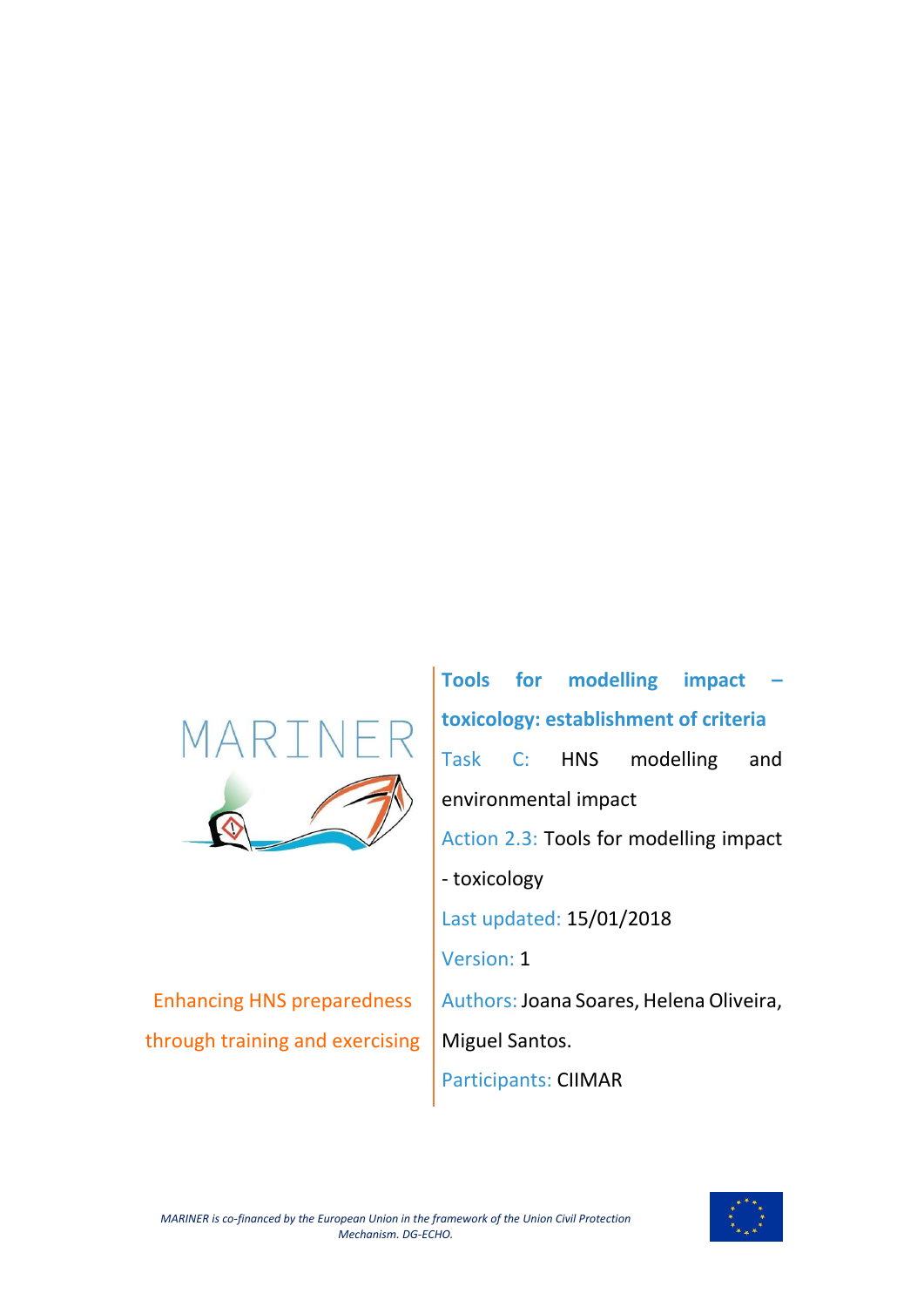



*This document covers activities implemented with the financial assistance of the European Union. The views expressed herein should not be taken, in any way, to reflect the official opinion of the European Union, and the European Commission is not responsible for any use that may be made of the information it contains.*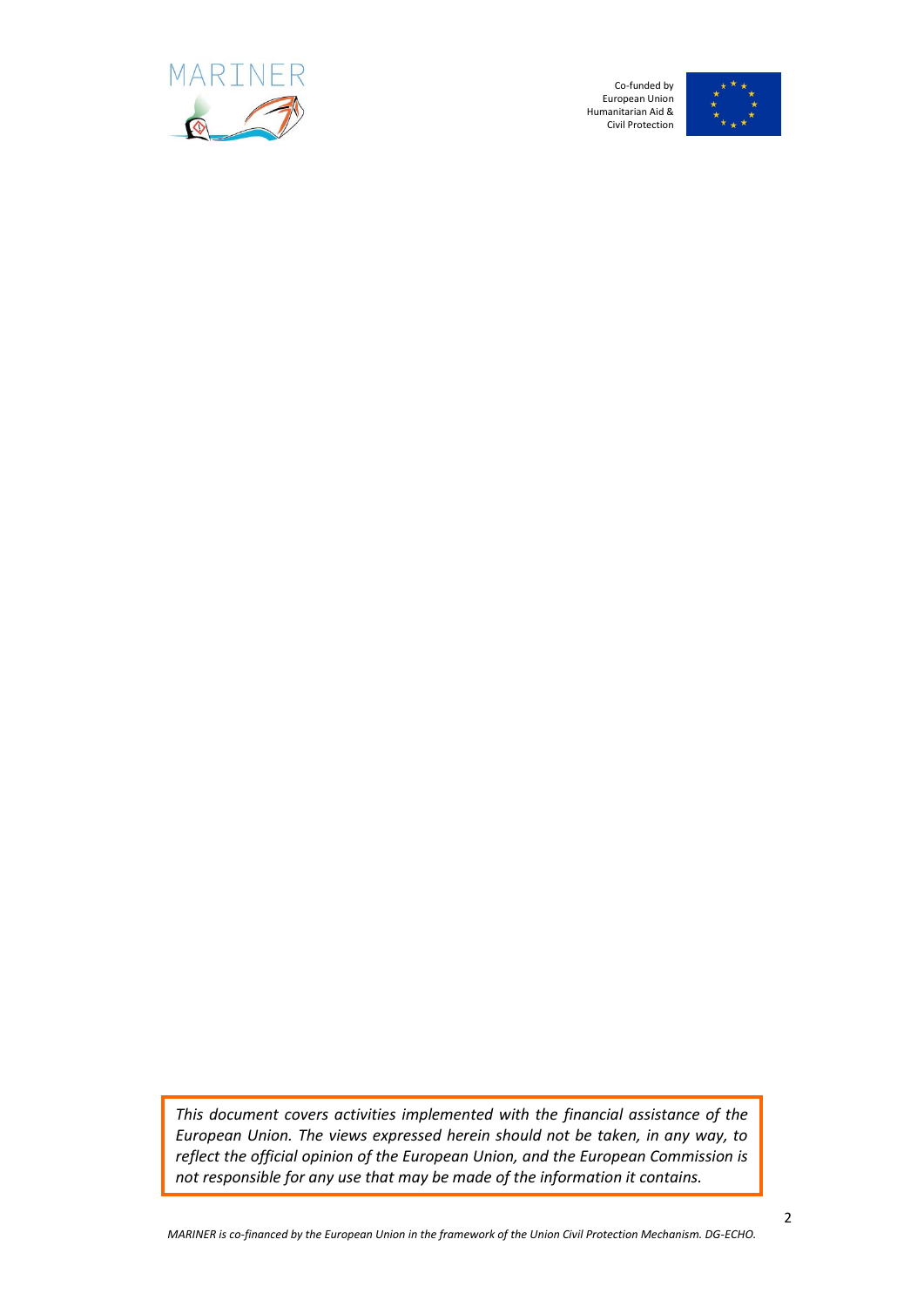



# INDEX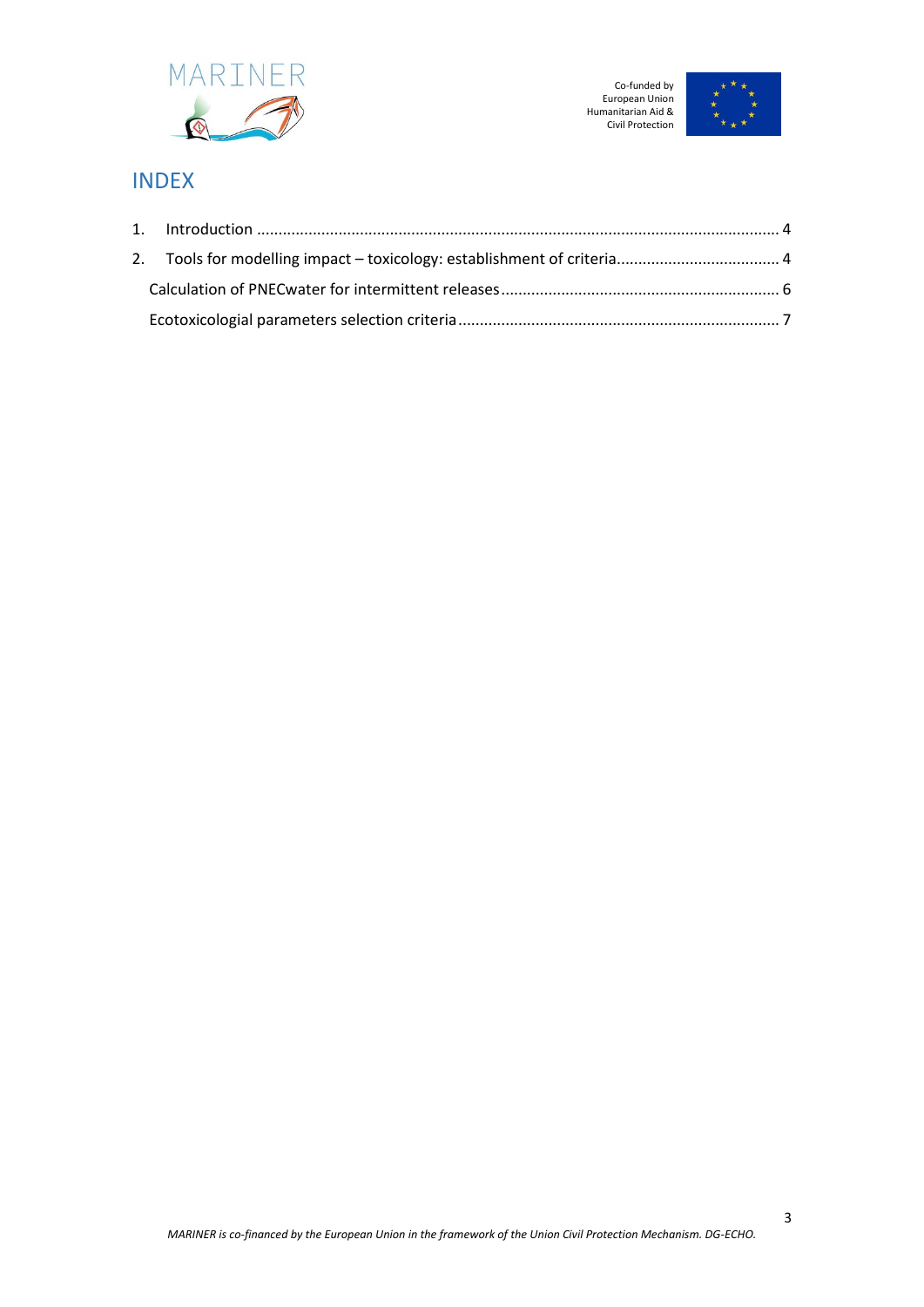



### <span id="page-3-0"></span>**1. Introduction**

The general objective of MARINER is to improve regional cooperation in planning, preparedness and response to HNS spills by improving training and exercise, increasing awareness and information exchange, and by capitalization and translation of HNS relevant R & D projects' outcomes into operational products.

In order to achieve that aim, MARINER is organised around a range of coordinated technical tasks supported by two horizontal tasks, the project management and coordination (Task A) and project communication and dissemination (Task F). Among technical tasks, task C aims to:

- Improve the operational use of tools for modelling HNS transport, behaviour and biological impact;
- Define protocols and guidelines for environmental impact assessment of HNS spills.

This document is elaborated in the frame of action C2 "Tools for modelling impact", and it aims to explain the selection of ecotoxicological parameters that will be considered in the numerical models for estimating environmental hazards.

## <span id="page-3-1"></span>**2. Tools for modelling impact – toxicology: establishment of criteria**

Environmental risk assessment is a process of predicting whether there may be a risk of adverse effects on the environment caused by a chemical substance. This involves determining a predicted no-effect concentration (PNEC) and comparing it with some estimate of exposure concentration (PEC).

Environmental effect assessment of the aquatic compartment implies a base dataset that encompasses test results of three trophic levels represented by algae (primary producers), invertebrates (primary consumers) and fish (higher level consumers and predators). In acute tests, the 96 h LC50<sup>1</sup> is usually determined for fish and crustaceans, the 48 h EC50<sup>2</sup> (immobility)

<sup>&</sup>lt;sup>1</sup>The concentration of a substance which produces a 50 % response in the defined endpoint.

 $2$  The concentration which causes 50 % mortality of the test species.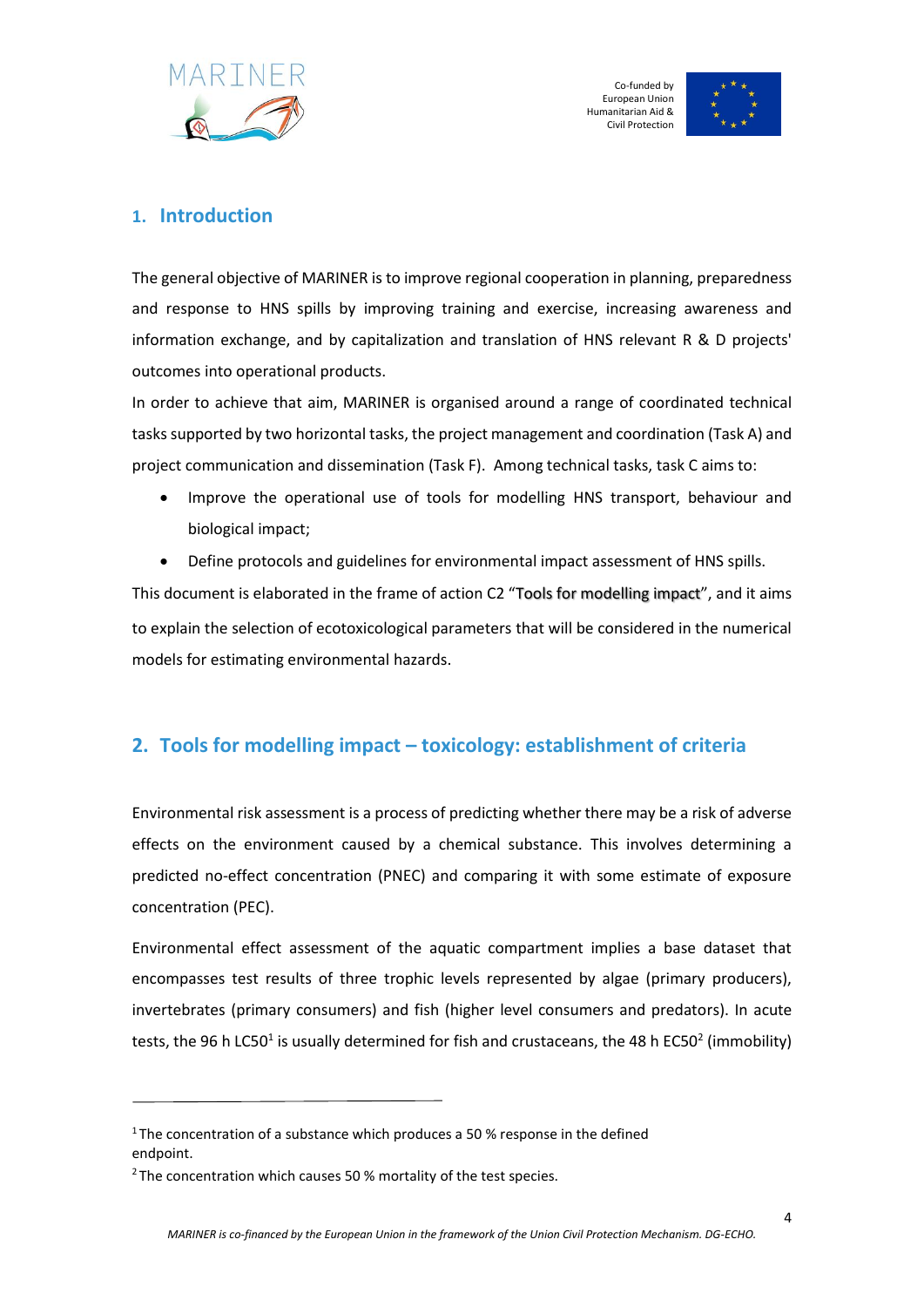



for the commonly used freshwater crustacean *Daphnia sp*., while the 72/96 h EC50 (reproduction and/or growth) generally applies to microalgae. The lowest of the available toxicity values between and within the different trophic levels is used to define the hazard category and as the toxicological dose descriptor. The same process is used to "classify" chronic toxicity, which is a crucial component of aquatic hazard evaluation as it addresses the impact of long-term effects exposure of aquatic organisms. Chronic toxicity is represented by the NOEC (no observed effect concentration) or equivalent effective concentration, generally, EC10. Nevertheless, life-cycle studies reporting NOEC values are still scarce. In some studies, only LOEC (lowest observed effect concentration) can be obtained, in which case NOEC can be calculated as LOEC/2.

When toxicological data are missing acute-to-chronic ratio (ACR) extrapolation allows derivation of an endpoint value. ACR can be applied directly to a measured endpoint to determine the corresponding acute or chronic value. Generally accepted ACR are shown in the table below. The ACR method is used in U.S. EPA New Chemicals Program based on comparison of EC50/ChV for neutral organics and other classes (ChV equals geometric mean of NOEC and LOEC).

| Class                               | Fish | Daphnid | Green Algae |
|-------------------------------------|------|---------|-------------|
| <b>Neutral Organics</b>             | 10   | 10      |             |
| <b>Classes with Excess Toxicity</b> | 10   | 10      |             |
| <b>Polycationic Surfactants</b>     | 18   | 14      |             |
| Nonionic Surfactants                | 5    | 5       |             |
| Anionic Surfactants                 | 6.5  | 6.5     |             |

The PNECs utilized in hazard assessment are usually calculated by dividing the above defined toxicological dose descriptors by an assessment factor. The lowest value for the toxicity is divided by the relevant assessment factor. According to European Chemicals Agency (ECHA) guidance, a PNECwater for saltwater can be determined as outlined in the table below. Noteworthy, a lower/higher factor may be considered according to knowledge of the mode of action of the substance. Substances which are known to act in a non-specific manner are considered to have the same baseline toxicity and a lower assessment factor may be utilized.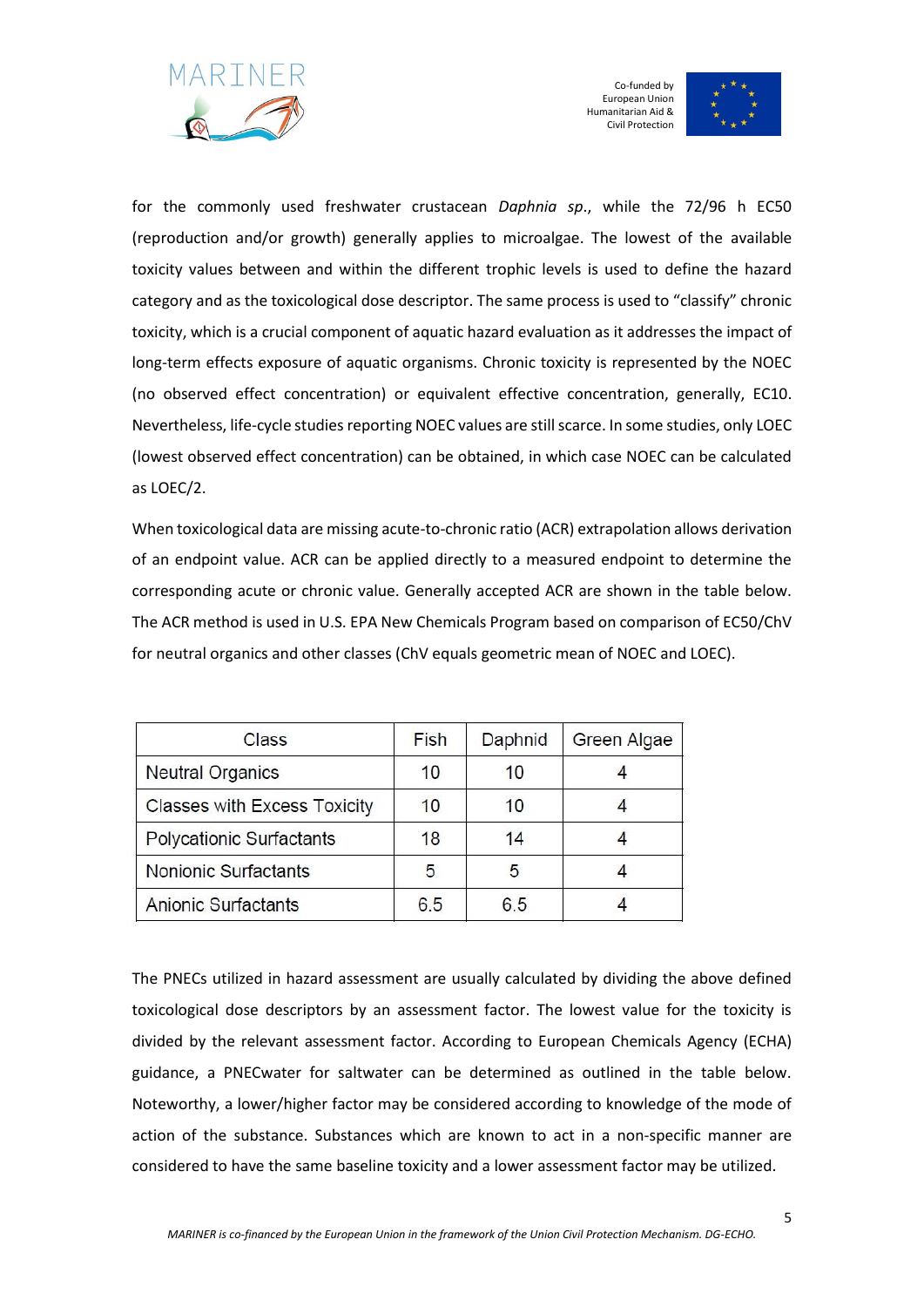



Equally a known specific mode of action (endocrine disruptors, pesticides, metals) may lead to a higher factor.

| Data set                                                                                                                                                                                                                                                                        | <b>Assessment factor</b> |
|---------------------------------------------------------------------------------------------------------------------------------------------------------------------------------------------------------------------------------------------------------------------------------|--------------------------|
| Lowest short-term $L(E)C50$ from freshwater or saltwater representatives of<br>three taxonomic groups (algae, crustaceans and fish) of three trophic levels                                                                                                                     | $10,000^{a}$             |
| Lowest short-term L(E)C50 from freshwater or saltwater representatives of<br>three taxonomic groups (algae, crustaceans and fish) of three trophic levels, +<br>two additional marine taxonomic groups (e.g. echinoderms, molluscs)                                             | $1000^{b}$               |
| One long-term result (e.g. EC10 or NOEC) (from freshwater or saltwater<br>crustacean reproduction or fish growth studies)                                                                                                                                                       | $1000^{b}$               |
| Two long-term results (e.g. EC10 or NOEC) from freshwater or saltwater<br>species representing two trophic levels (algae and/or crustaceans and/or fish)                                                                                                                        | $500^{\circ}$            |
| Lowest long-term results (e.g. EC10 or NOEC) from three freshwater or<br>saltwater species (normally algae and/or crustaceans and/or fish) representing<br>three trophic levels                                                                                                 | 100 <sup>d</sup>         |
| Two long-term results (e.g. EC10 or NOEC) from freshwater or saltwater<br>species representing two trophic levels (algae and/or crustaceans and/or fish) +<br>one long-term result from an additional marine taxonomic group (e.g.<br>echinoderms, molluscs)                    | 50                       |
| Lowest long-term results (e.g. EC10 or NOEC) from three freshwater or<br>saltwater species (normally algae and/or crustaceans and/or fish) representing<br>three trophic levels + two long-term results from additional marine taxonomic<br>groups (e.g. echinoderms, molluscs) | 10                       |

In: Environmental Chemicals Agency, 2008. ECHA guidance on information requirements and chemical safety assessment. Chapter R.10: Characterization of dose [concentration]-response for environment.

#### <span id="page-5-0"></span>**Calculation of PNECwater for intermittent releases**

In several situations, chemical discharges are discontinuous in time and/or occasional, which means that environmental exposure will be temporally constrained. In such cases, it is assumed that organisms can cope with higher chemical concentrations and short-term L(E)C50 values are used to derive a PNECwater, intermittent. This is performed through application of an assessment factor of 100 to the lowest L(E)C50 of at least three short-term tests from three trophic levels. For substances with a non-specific mode of action, interspecies variation may be low and a lower assessment factor may be appropriate while for potential bioaccumulating compounds an assessment factor of 100 may not be sufficient to warrant protection. A precautionary principle should always be adopted. Furthermore, a factor lower than 10 should never be applied to a short-term L(E)C50 value.